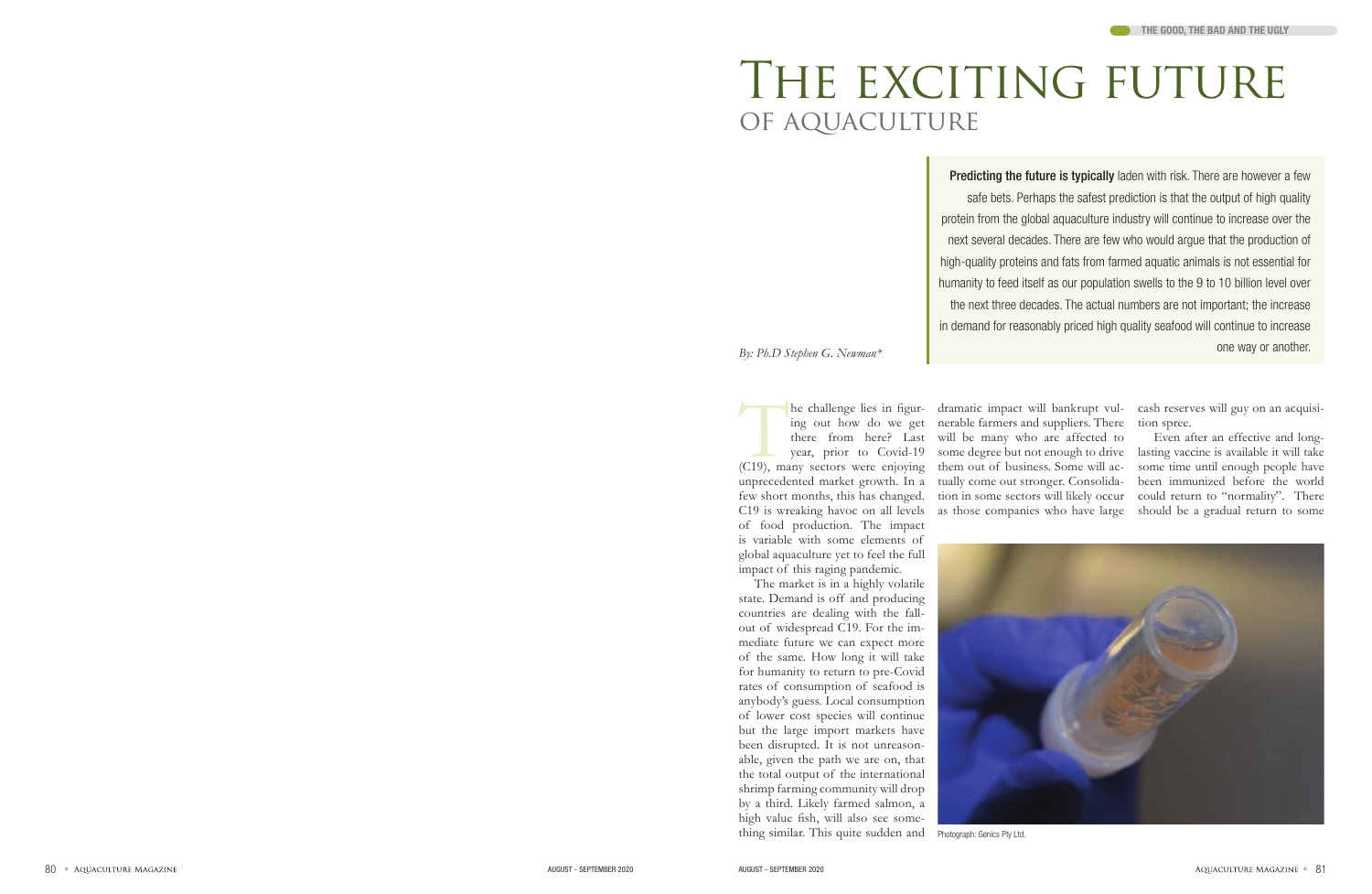as restrictions are in place that limit seating in restaurants and the fear of contracting C19 persists there is little hope of this sector recovering any time soon. However, it will recover; hopefully not with changes that impact everything post C19.

It is possible that this may actually drive an increase in efficiency. The vast majority of shrimp and fish farming globally is not science based. It differs little from how it might have been done a hundred years ago. This will not change quickly. Those producing countries reliant on the US dollars, European euros, Chinese Yuan and Japanese yen have an incentive to push the rate of change.

I envision a future where science based aquaculture dominates. What does this mean? Much greater control will be exerted over all aspects of the process. The goal will be to become truly sustainable, reduce Photograph: Genics Pty Ltd. **Examples Production**, and **Examples 2008** From the overall costs of production, and **Examples 2008** From the overall costs of production, and **Examples 2008** From the overall costs of productio optimize the production of a given species. As I see it this will require: 1. The consistent implementation of the levels of biosecurity required to ensure that all below is achieved in a sustainable manner.

4. Move towards indoor highly controlled systems using RAS and biofloc or a combination.

5. Reduce environmental impacts while improving productivity.

2. Genetic improvement to ensure faster growth and increased toler-



## How long it will take for humanity to return to pre-Covid rates of consumption of seafood is anybody's guess.



semblance of normality as the disease comes under control. This will take at least 24 months from early 2020 conservatively before we can even begin. The vaccine has to be developed, found to be safe and effective with minimal side effects.

As C19 continues to rage, we can expect to see the growth rate of all global aquaculture to be reduced significantly. We should expect to see a few years with very low to negative growth rates. Service sectors everywhere are heavily impacted. As long ance to stress in general and to specific pathogens.

3. Development of truly SPF stocks using the methods established for use in terrestrial agriculture.

### Improving biosecurity

Without this there can be no real susa dramatic shift in how farmers and regulators think. The single greatest cycle of pathogens entering the production system via broodstock. The terms SPF, SPR, SPT have clear cut definitions that have been largely ignored heretofore. More often than grasp what is needed to truly achieve to new pathogens. these things. Repeatedly we see new diseases being introduced and spread **Genetic improvement** and even many existing pathogens that could have been eliminated being passed on endlessly in what has as well. After all if the costs of probecome an all too vicious cycle.

tainability. Sustainability will require to accommodate the high levels of issue today is the failure to break the stock will be screened for all known not, they are used in marketing and ing their own centers. These animals puffery. All too often farmers ac-will be clean and free of all known cept what they are being told at face pathogens and held in a manner that value and regulators do not seem to ensures that they cannot be exposed gens that we do not know exist. Ani-are several approaches that can be mals will not be allowed to be called SPF unless they are from facilities production. that have followed the established requirements, with some modifications, fecundity that shrimp and many fish species have. Every individual broodpathogens. The technology for doing this cost effectively exists today (Genics Pty Ltd.). Broodstock will be produced in these highly bio secure facilities with each country hav-

ist today to ensure that this cycle is broken. No one will use wild brood-

The technology and the tools ex-be volatile, this affects the farm gate stock. One cannot screen for patho-smaller the potential market. There right conditions, will grow more than The overall goal of sustainability encompasses market considerations duction are too high and continue to price and in turns the price to consumers. The higher the price, the A large multinational (Charoen Pokphand Foods Ltd. public company Thailand) has devoted considerable resources to this and they produced lines of shrimp that will pave the way for a sustainable future. They have families that, under the



used to reduce the overall cost of

Genetic modification will be an essential element of this. There are two generalized approaches. One is (natural) selection. This entails selecting those animals based on phenotype that express the genes that they need in order to grow faster, larger, be disease resistant or pathogen tolerant, etc. This approach is the method of choice among man of those companies that have dedicated themselves to selling genetically improved broodstock. In the case of farmed shrimp, this approach has already resulted in significant advances. Using conventional selection techniques the white shrimp, *P. vannamei*, has been successfully domesticated.